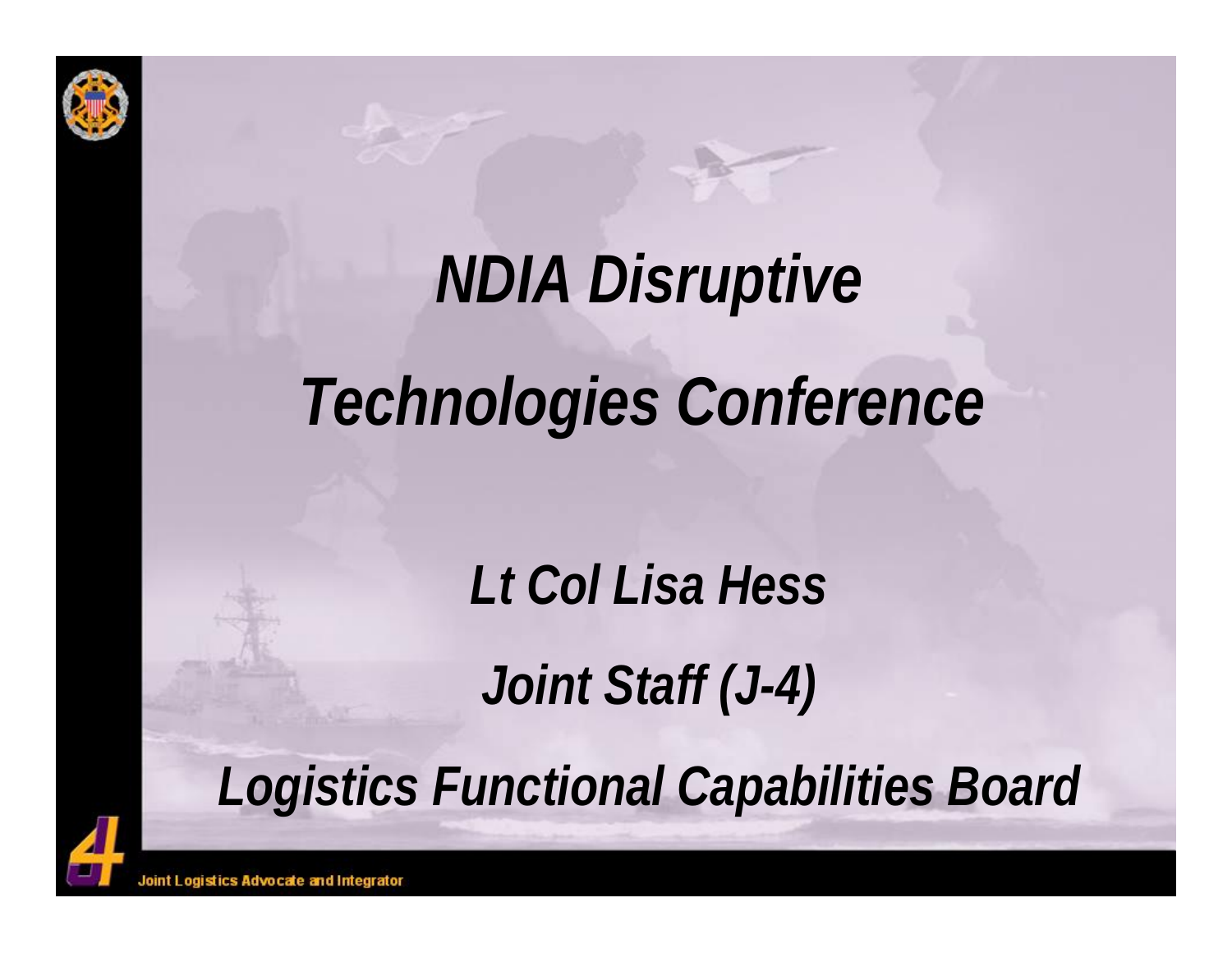



# To Outline Logistics Capabilities and Capability Gaps

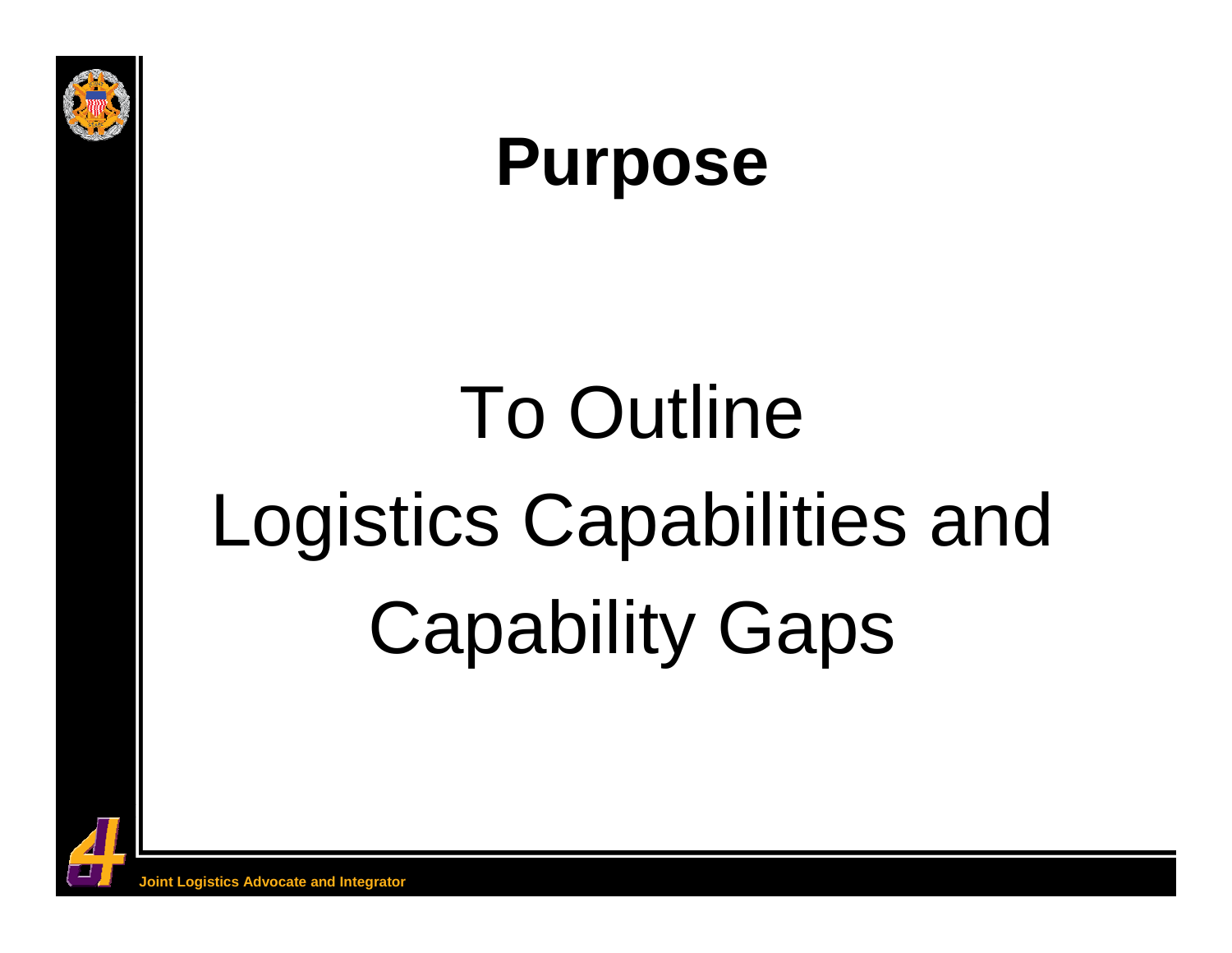

#### **Logistics Capability Landscape**



**Joint Logistics Advocate and Integrator**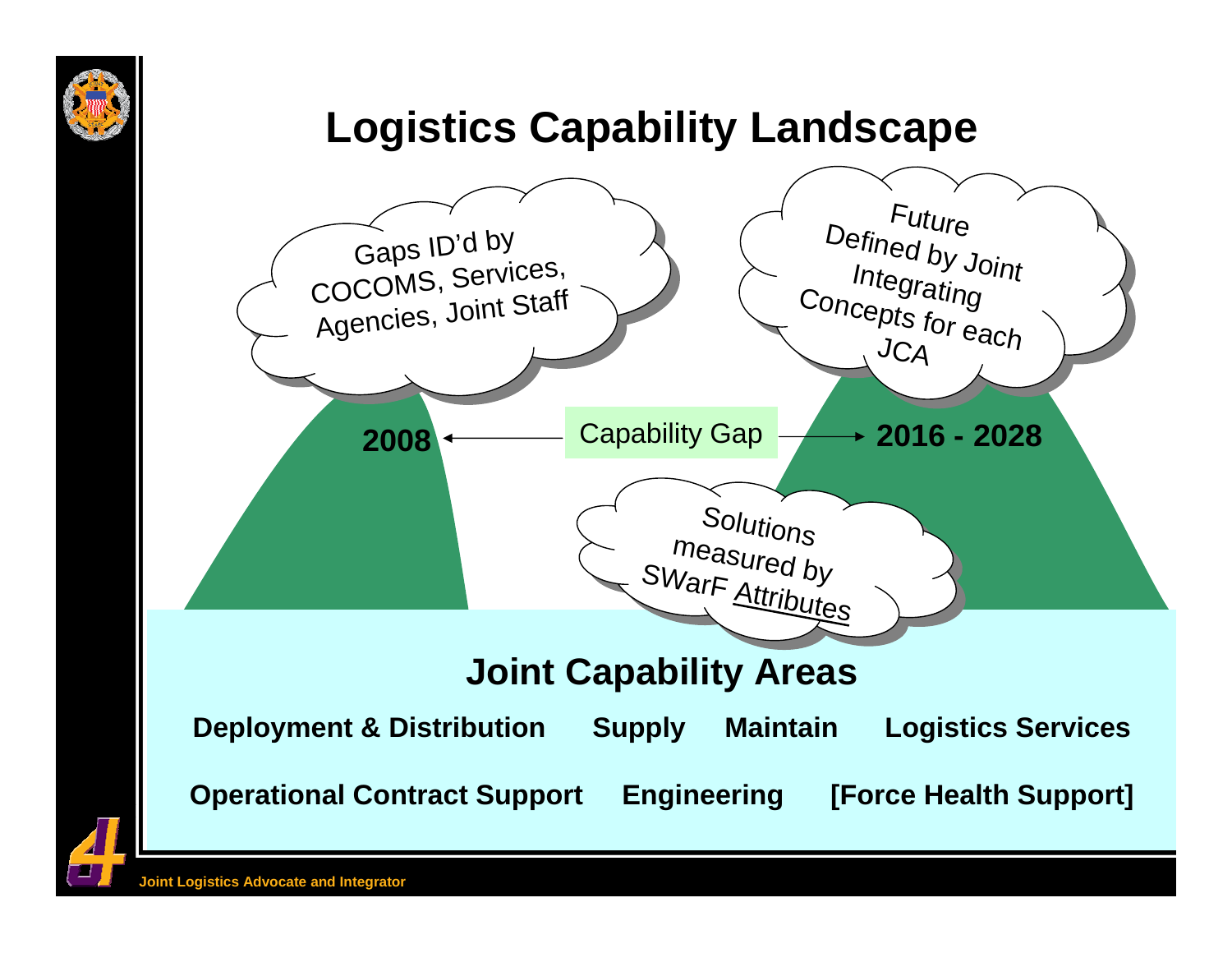

#### Deployment and Distribution

- Move the Force
- Sustain the Force
- Operate the Joint Deployment Distribution Enterprise (JDDE)

Attributes Visibility **Reliability Velocity** Precision**Capacity** 

**Gaps** Aerial Refueling **Heavy Airlift** Intra-Theater AirliftVIP AirliftIntra-Theater Sealift Non-Standard Aviation

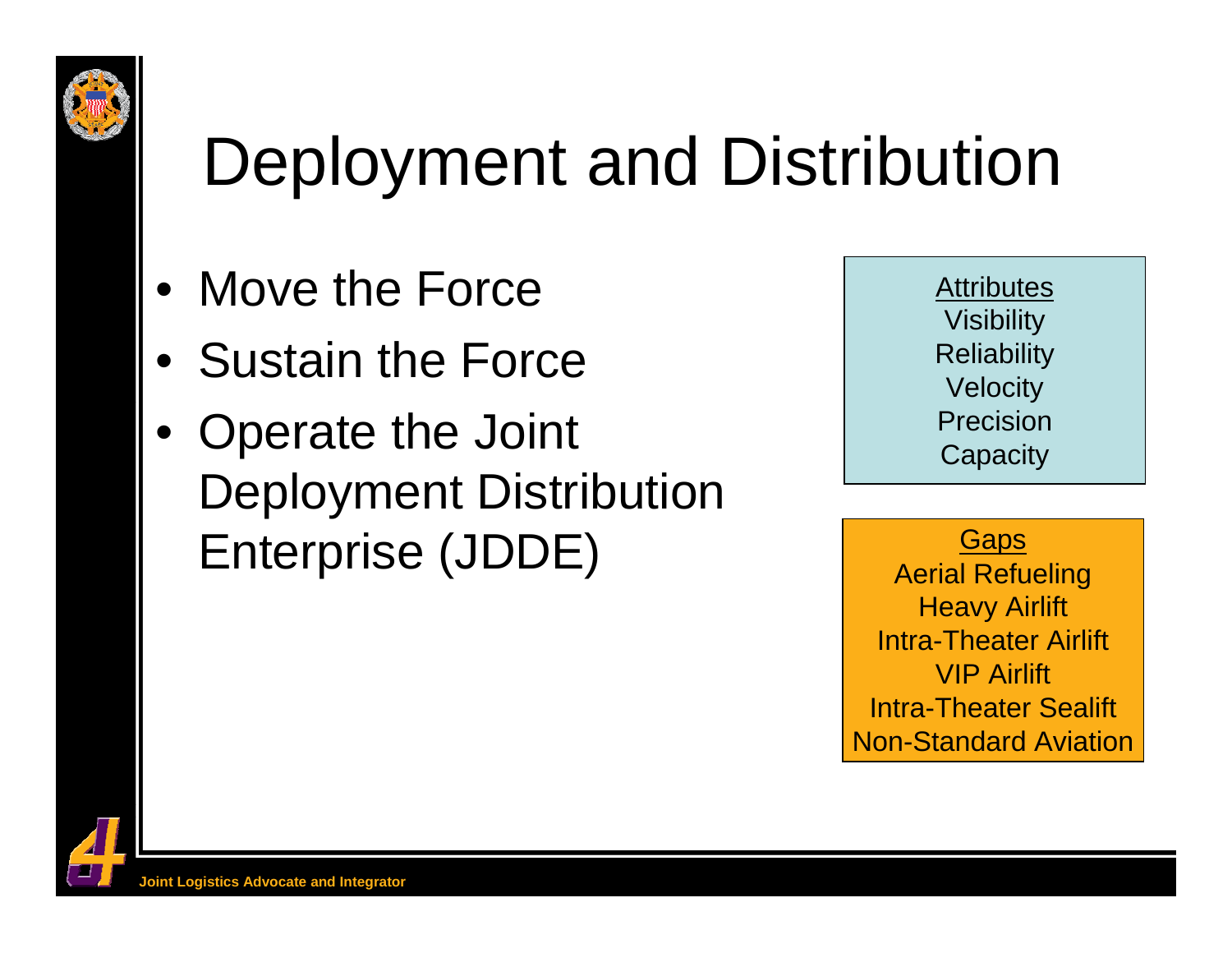

## Engineering

- Combat Engineering
- General Engineering
- Geospatial Engineering

Attributes **Effective** Expeditionary Agile/Tailorable **Networked** Integrated PreciseEnduring/Persistence

**Gaps** Airfield Damage Repair Brown Tree Snake Control Dry Gap Crossing

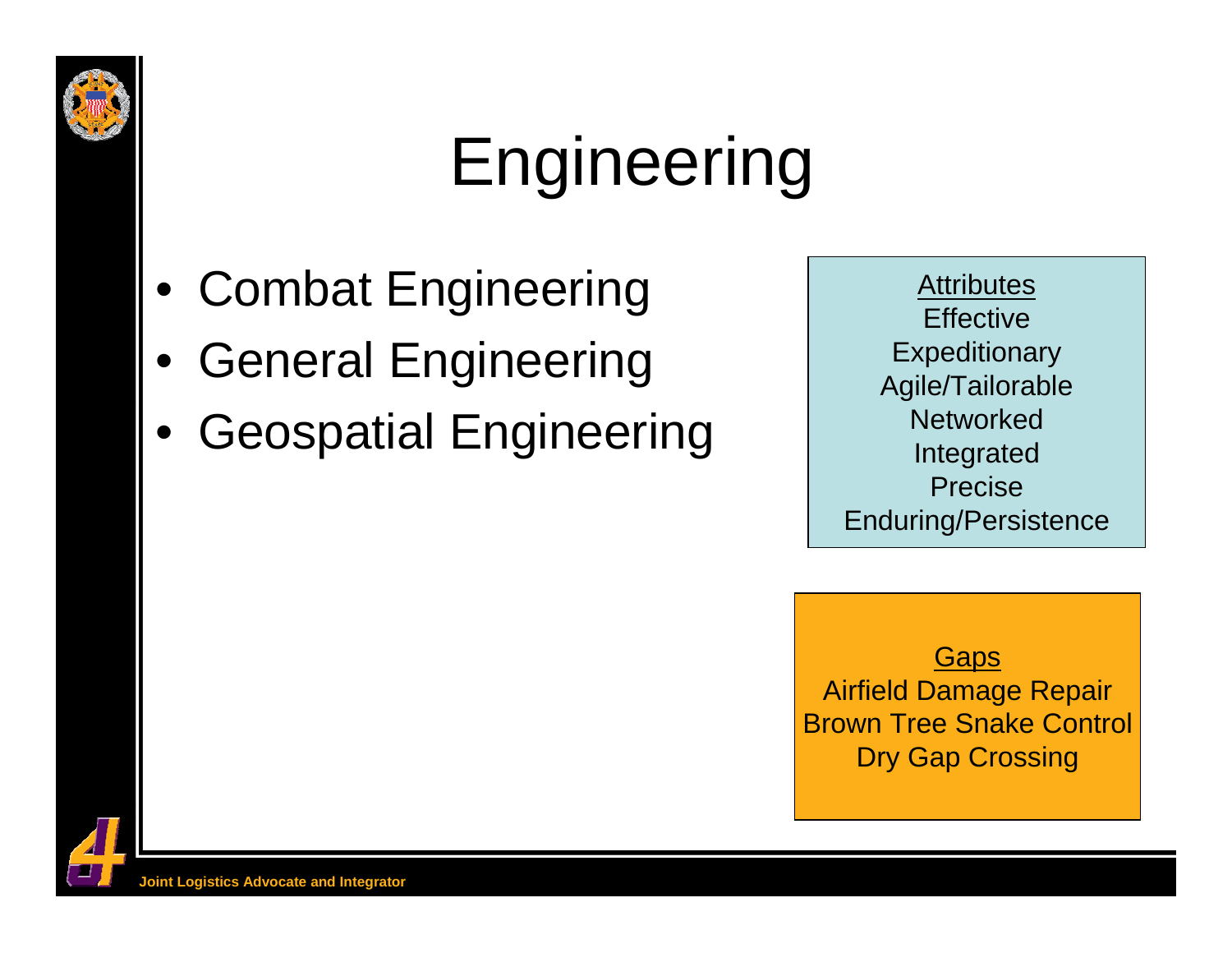

#### Logistics Services

- Food Services
- Water and Ice Service
- Basecamp Services
- Hygiene Services

Attributes Responsiveness **Attainability Sustainability Flexibility** Economy **Survivability Simplicity**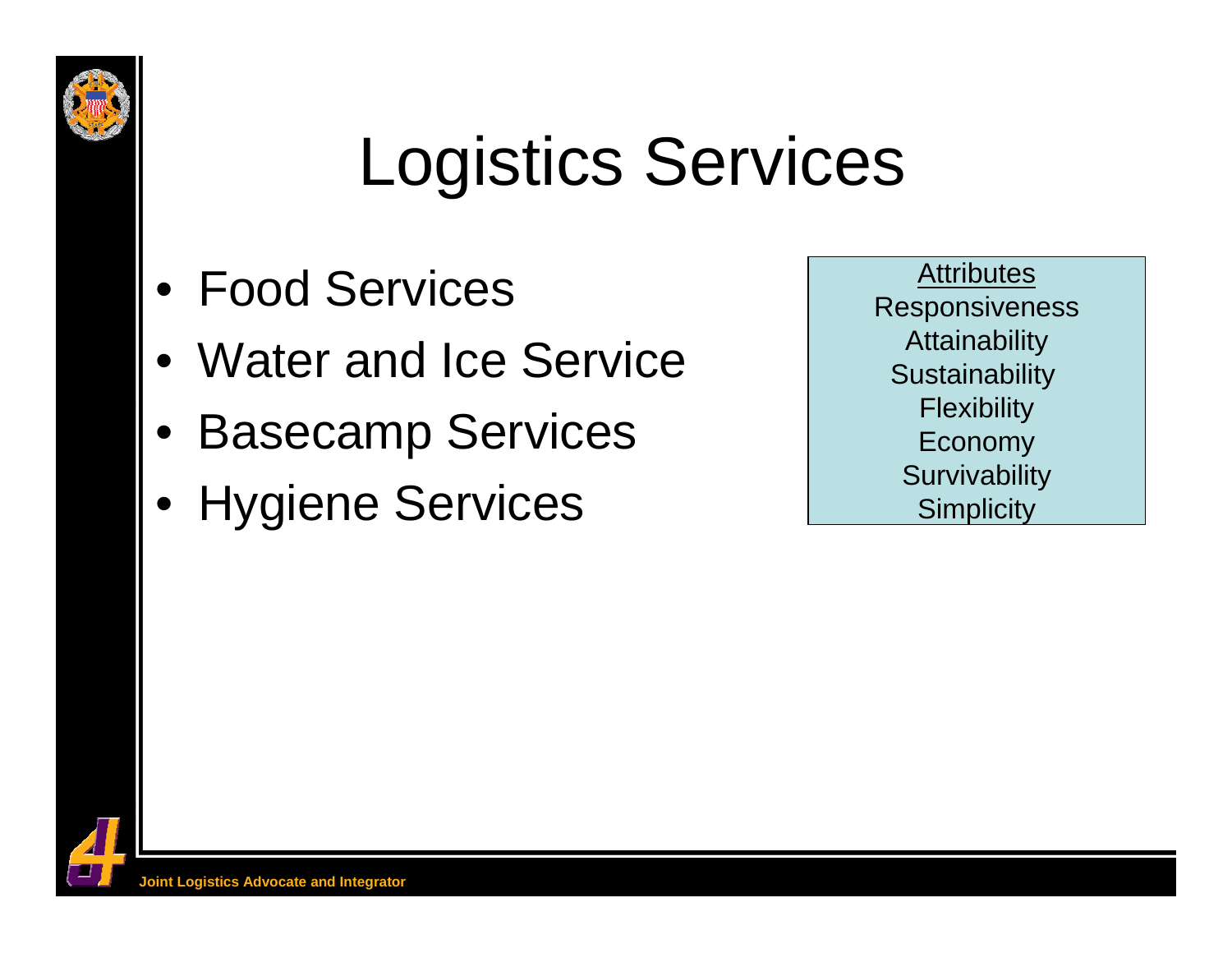

#### Operational Contract Support

- Contract Support Integration
- Contractor Management

Attributes Responsiveness **Attainability Flexibility Survivability Sustainability Simplicity** Economy

**Gaps** Contingency Contracting

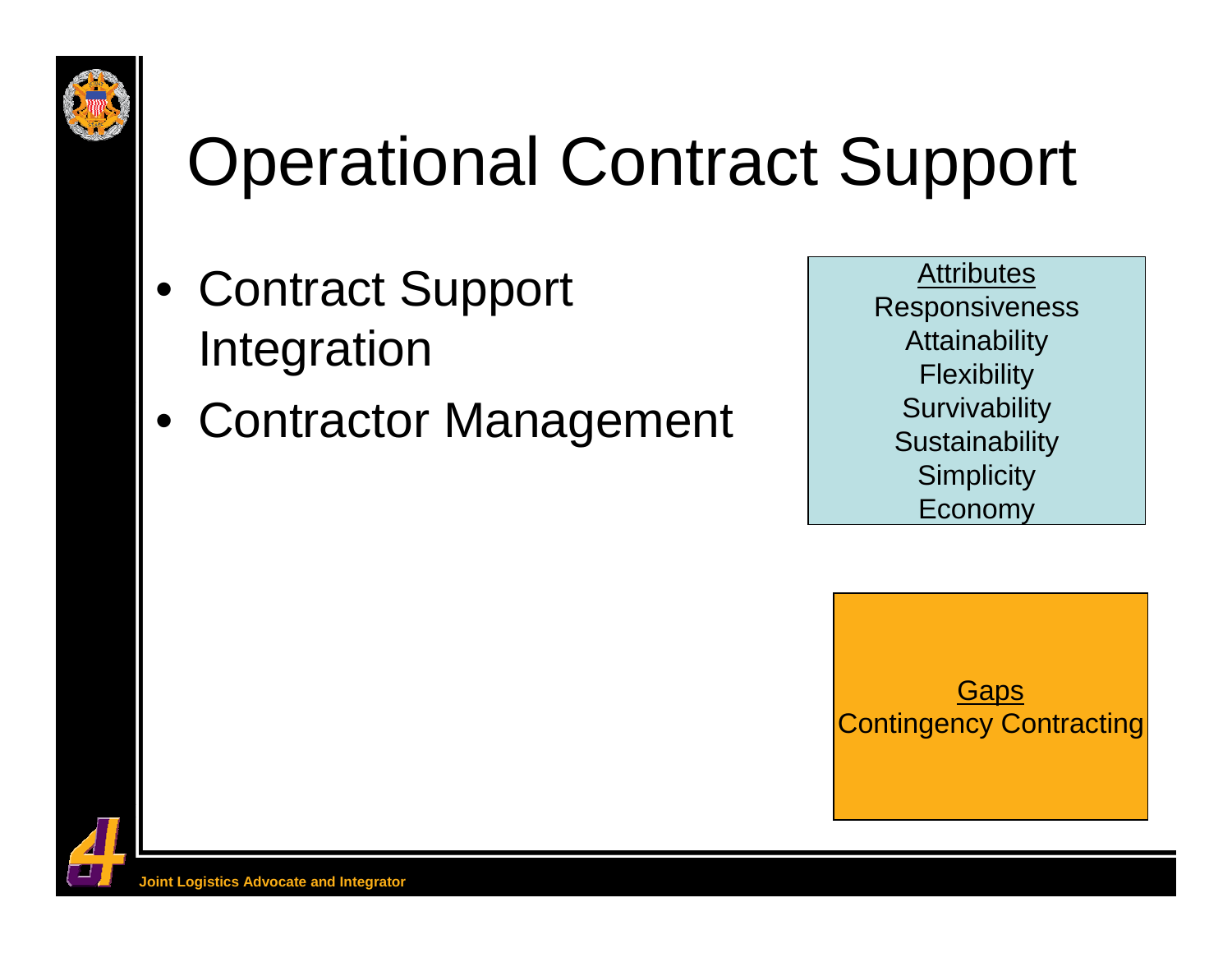

#### **Maintain**

- Calibration
- Inspect
- Rebuild
- Repair
- Service
- Test

Attributes **Sustainability Responsiveness Attainability Flexibility** Economy **Survivability Simplicity**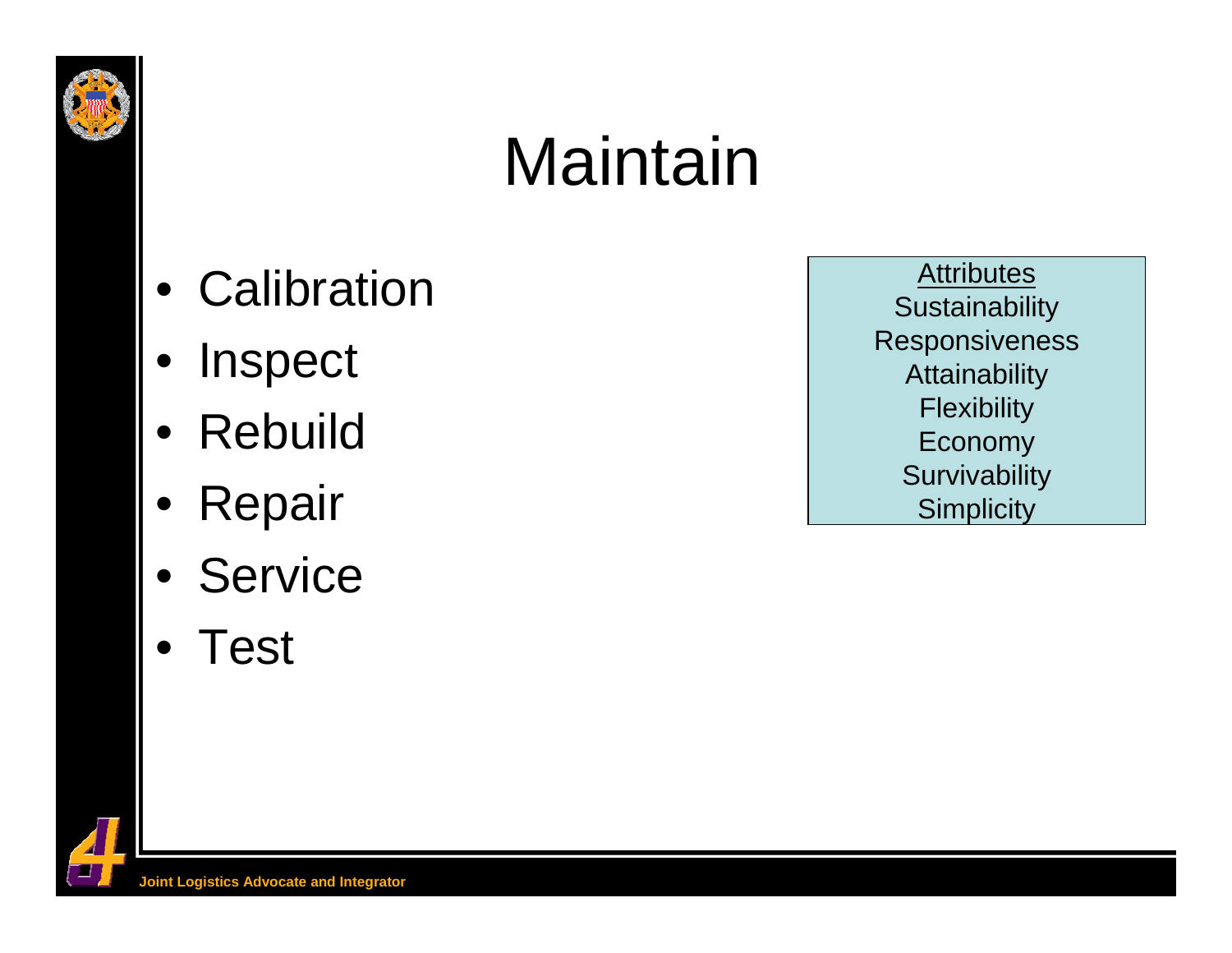

## **Supply**

- Inventory Management
- Manage Supplier **Networks**
- Manage Supplies & Equipment

Attributes Responsiveness **Sustainability Flexibility Survivability Attainability** Economy **Simplicity** 

**Gaps** Prepositioned Equipment

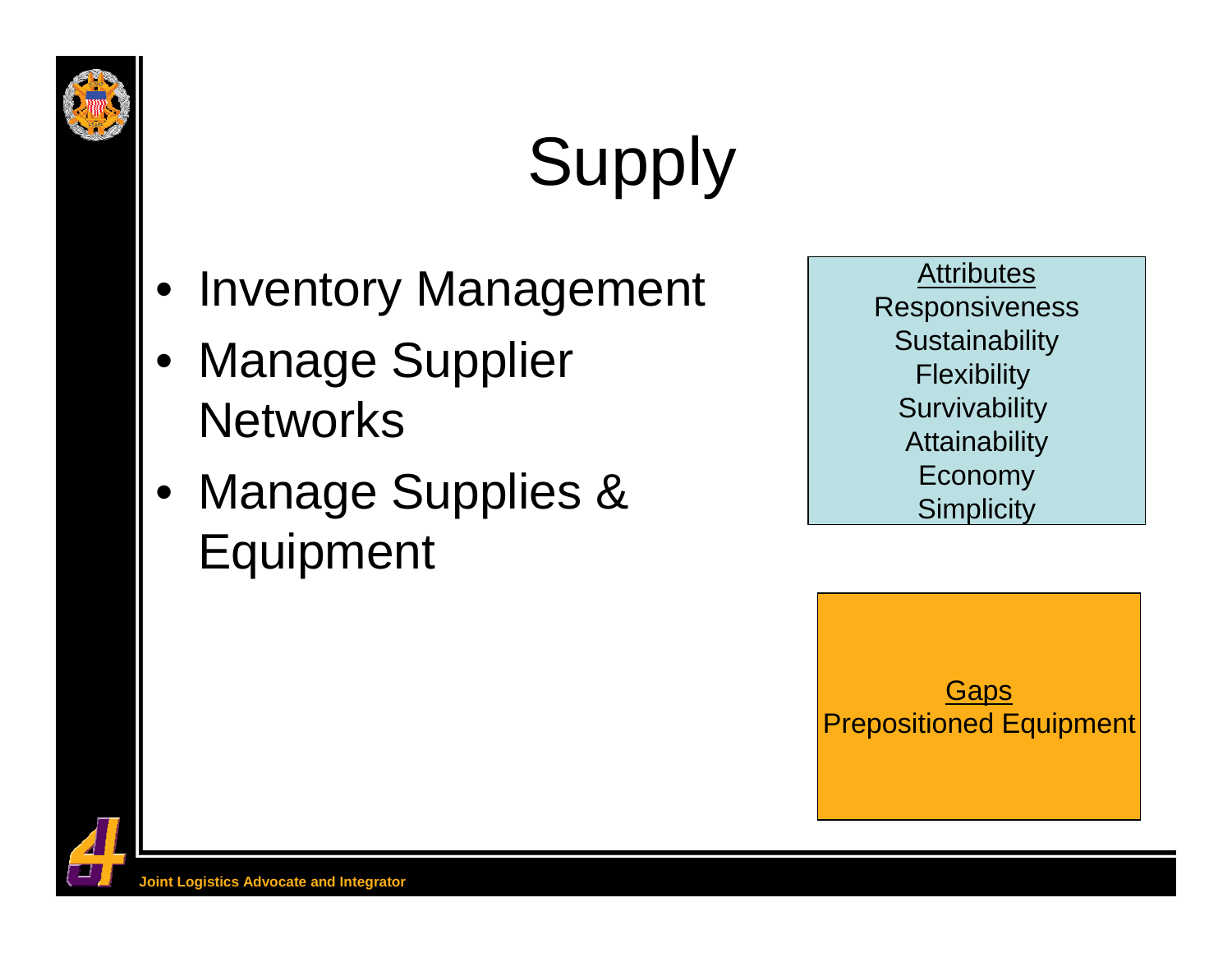

#### Force Health Support

- Force Health Protection
- Health Care Delivery
- Health Service Support

Attributes **Effective** Reliable**Timely Accurate** Interoperable Acceptable

**Gaps** Wounded Warrior Program

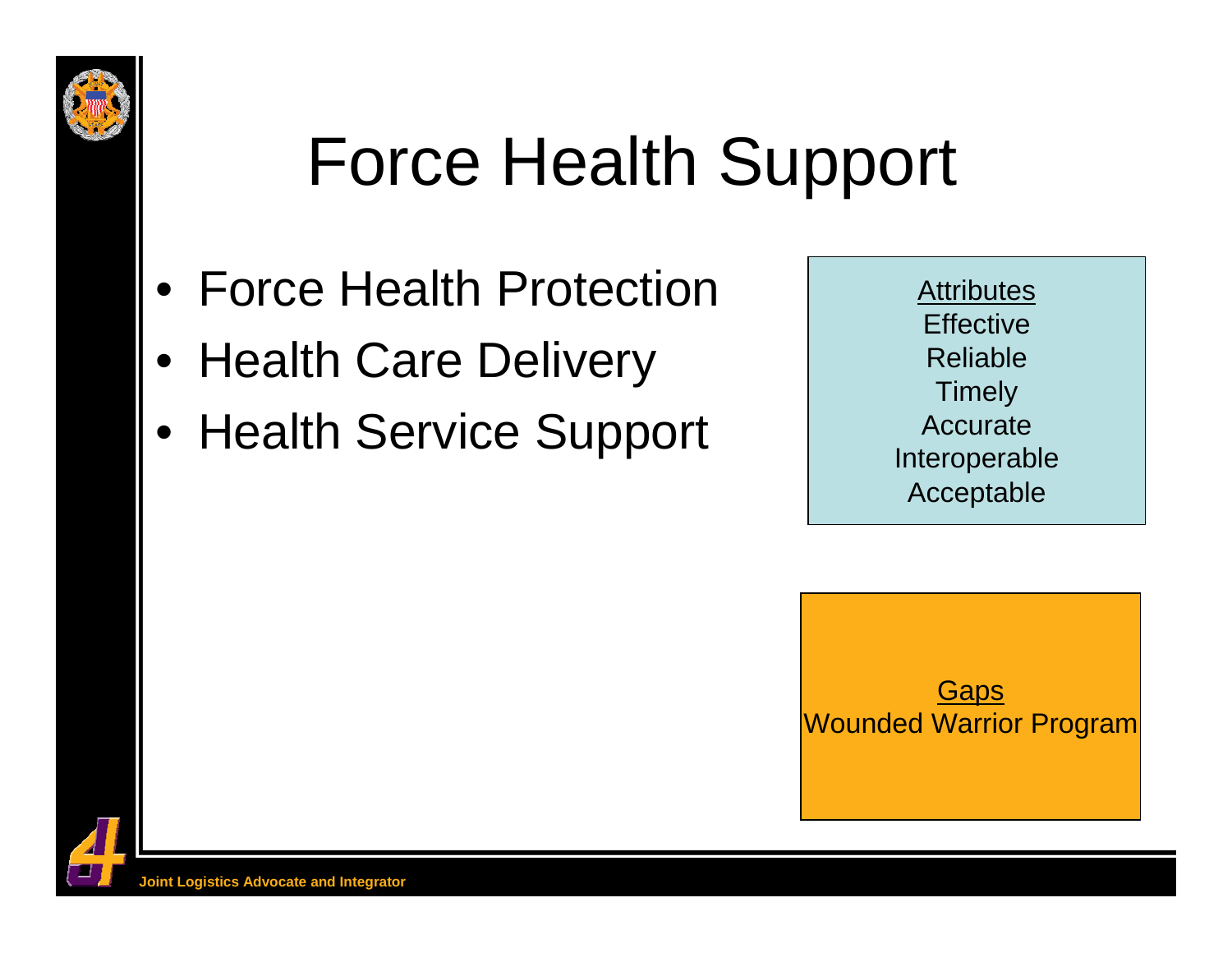

#### **Discussion**

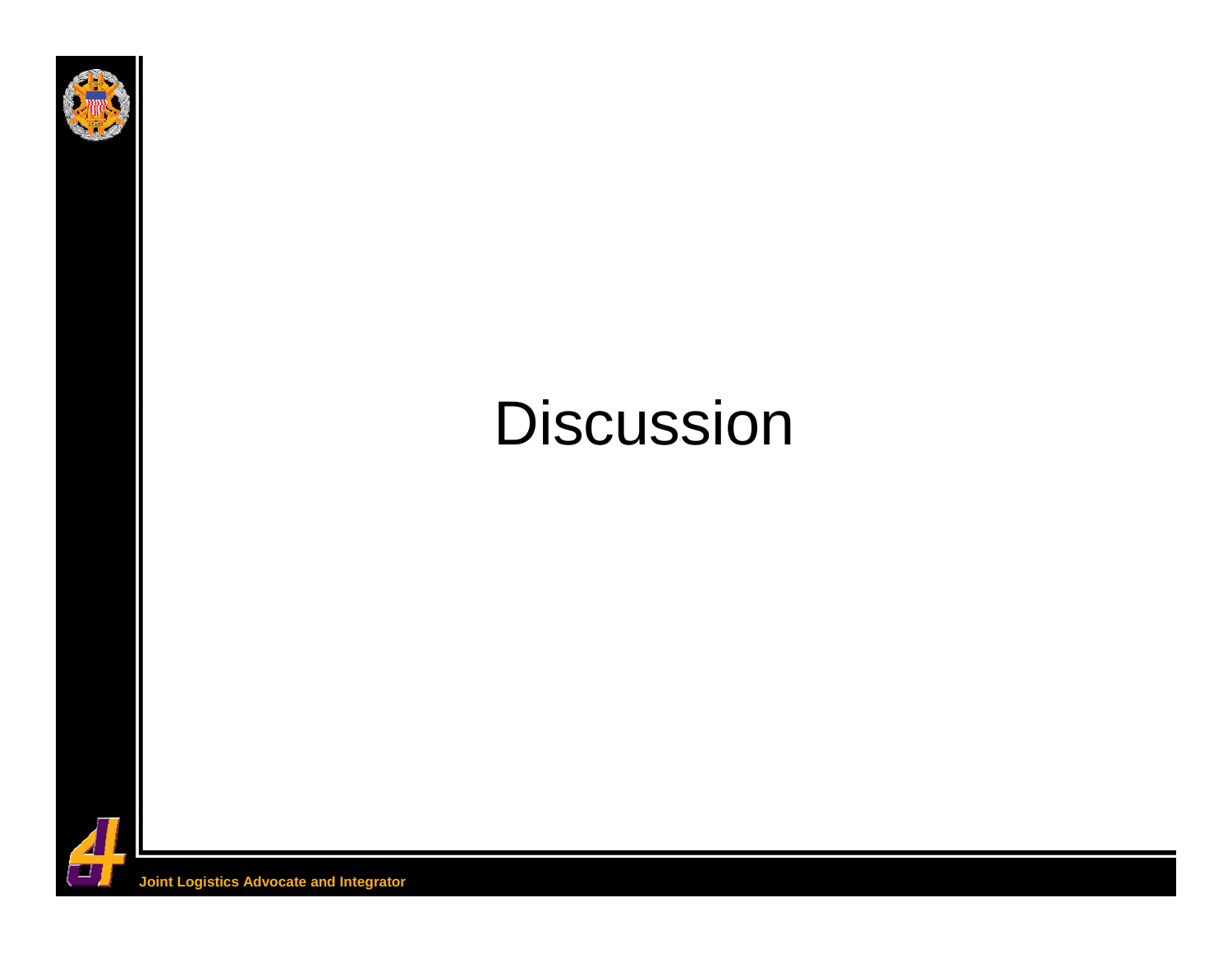

#### Back Up Slide